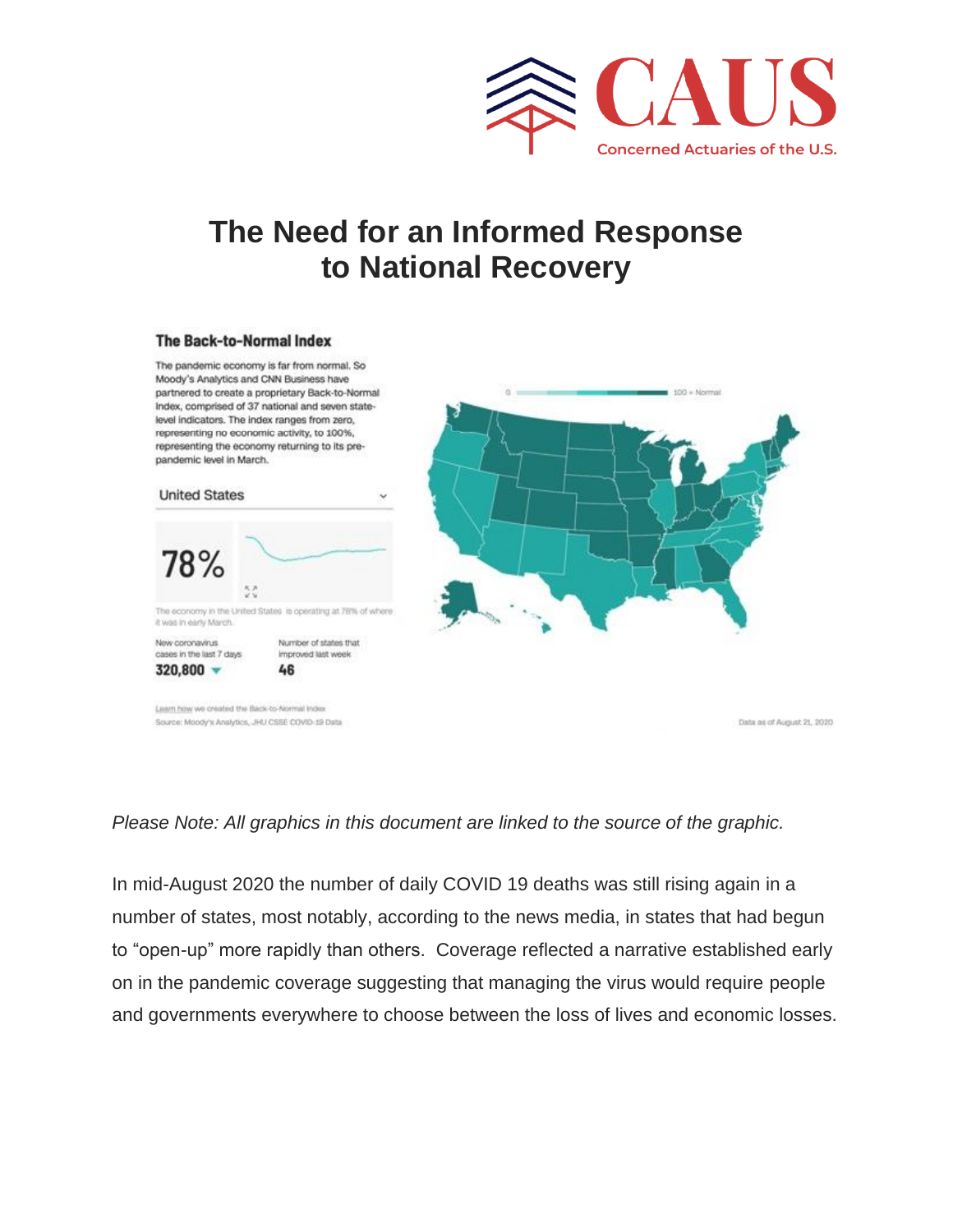



*Institute for Health Metrics and Evaluation projects as many as 223,000 US deaths by October 1. (August 21, 2020)*

There is no argument with the general assertion underlying the coverage that there is a link between containment, the incidence of infection, and the death rate. What has emerged in the past four months as the database has become more robust, however, is a growing suspicion, if not belief, that more refined and effective containment could have produced both fewer deaths and better economic outcomes. More specifically, it has become painfully obvious that the elderly, people of color, and low-income populations are more likely to die from the presence of the virus in the country.

# *79% of the CDC reported Provisional Deaths through August 19, 2020, occurred in the 65 and older population, including 21% in the 65 to 74 age group and 58% in the 75 and older age group. [Click here for link.](https://covid19.healthdata.org/united-states-of-america)*

It has also become clear that to date people 18 to 64 are less likely to die from it which is fueling a new narrative that suggests concentrating on effectively protecting the vulnerable from infection would allow greater flexibility in managing the economy and protecting jobs and household incomes. The two narratives are increasingly in play as concerns about a Second Wave and resistance to a second shut-down both build.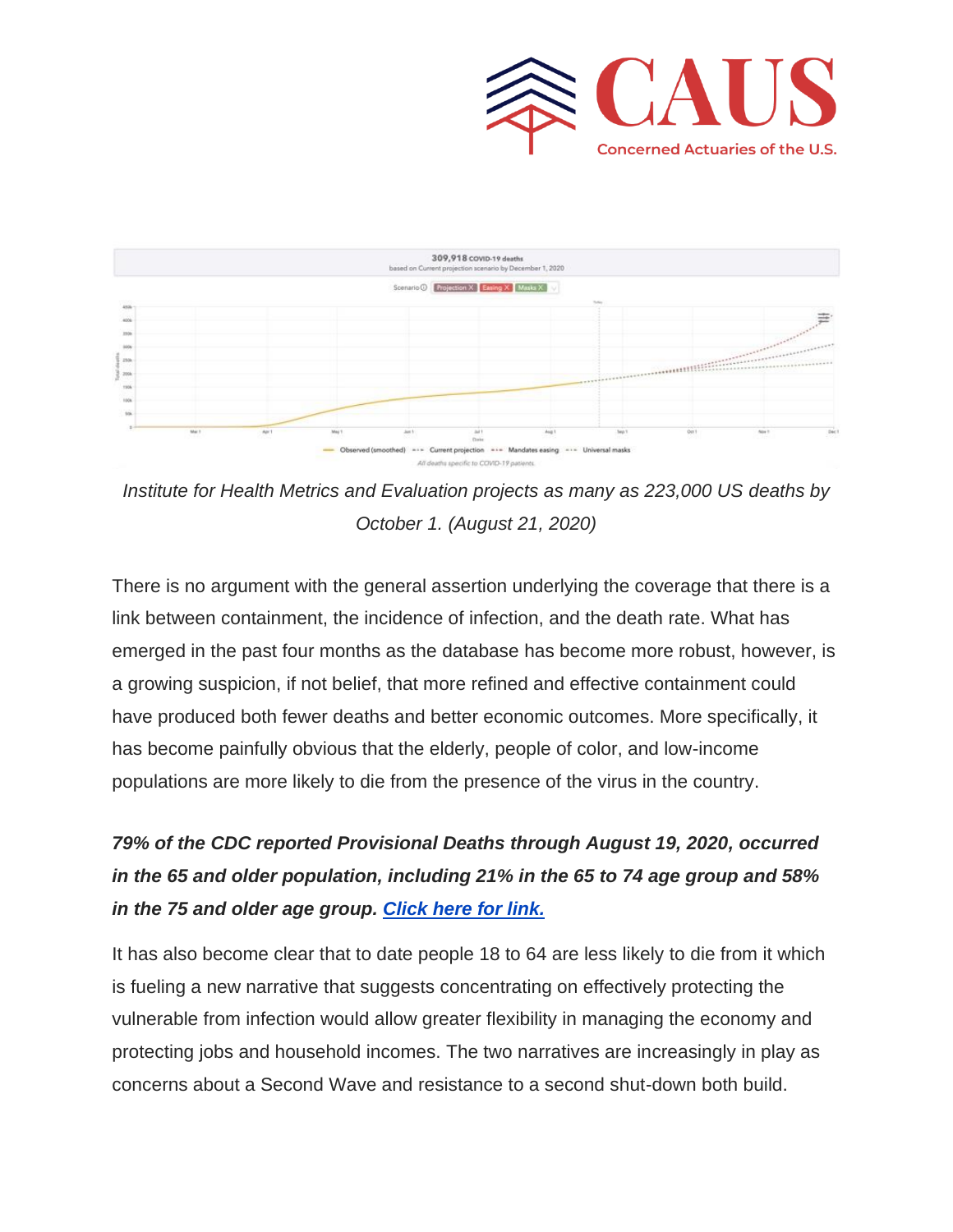

It is in this tense environment that the nation must address the critical question, "What is the most responsible way forward from here.

By the end of the first year of the COVID-19 pandemic, federal, state, and local governments in the United States will have spent in excess of \$3 Trillion providing shortterm liquidity to employers and employees; shoring up and enhancing unemployment benefits; underwriting short-term losses for major industries and health care providers; paying overtime for first responders, and dozens of other worthy needs. Most argue that this timely massive infusion of capital has been and may continue to be necessary to avoid the potentially even more dire social and economic consequences of the pandemic.

The Concerned Actuaries Group (CAG) believes that as peer-reviewed critiques of this moment in time emerge, two critical systemic flaws will be apparent. First, in the decades prior to the pandemic, the balance between the financial cost of the services and activities and the financial value added by the service and activities became less of a consideration than the political balance between elected officials and their constituencies; providers of services and their customers; and employers and their workers. Second, as polarization grid-locked the political process, the policymakers focused increasingly on the narrow contentious issues that played well with partisan bases and lost sight and understanding of the complexities facing them, the need for holistic analysis; meaningful measurement of performance and outcomes; and sound management principles were sacrificed to electoral considerations. This disregard for factually-informed holistic analysis is responsible for many of the challenges we are experiencing at the moment.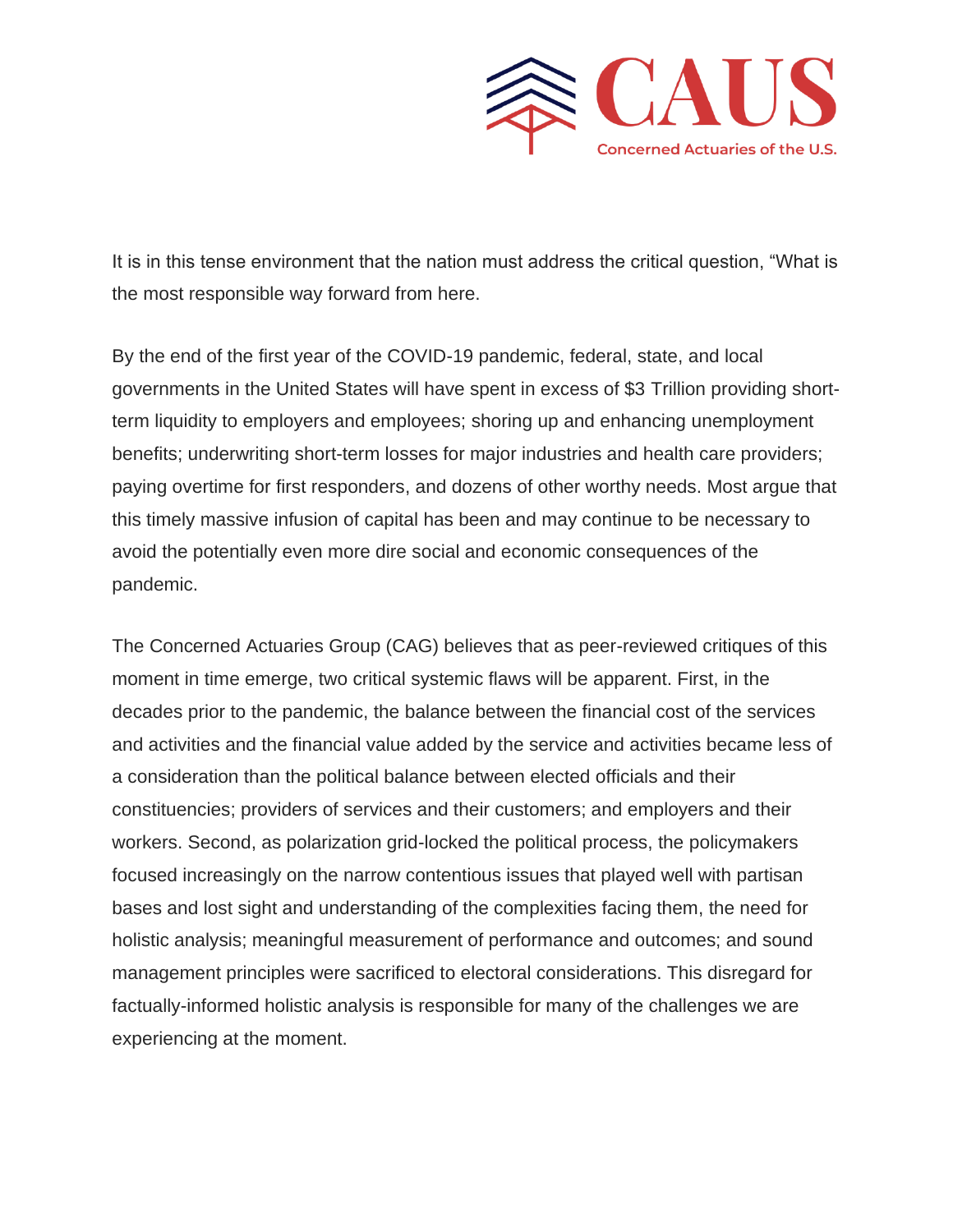

*As we think about what we need to do going forward, Job One should be making factually-informed holistic analysis a prerequisite for situation assessments and policy-making decisions.*

**Enhancing public and policy-maker awareness and understanding is obviously necessary, but it will not be easy.** 

The public knows that lots of things did not work well in addressing the pandemic and the economic dislocations it provoked. By and large, however, they have little grasp of systemic causation and/or of the essential therapeutic role factually-informed holistic analysis can and must play moving forward.

Their elected officials have been other-directed, uninformed and inattentive, not purposefully malicious. Efforts that enhance awareness and understanding in a manner that informs both audiences are essential.

## *Key Takeaway*



YOU CAN'T GET THERE FROM HERE.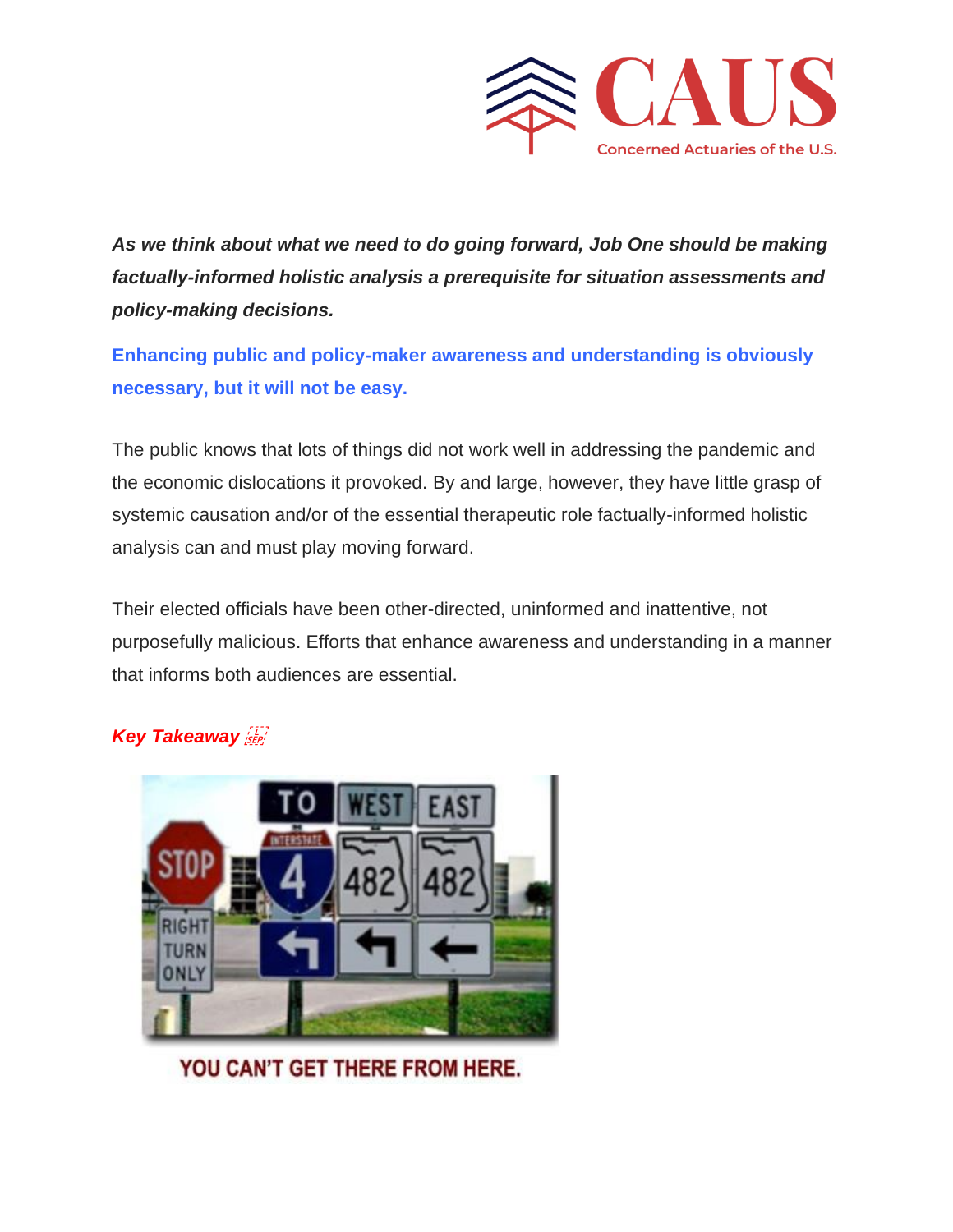

The underlying message for all audiences in this effort must be, that whatever it is you want, you can't get there from here.

Resistance to change is a cultural given and history suggests that the most powerful anecdote is self-interest. Given the need to correct the current situation as quickly as possible, efforts demonstrating efficacy and highlighting self-interest should focus on policymakers, corporations, and institutions.

In a paper describing the need for better analytical tools to inform healthcare policy decision-making, the CAG noted, "In this era of change, Einstein's definition of insanity has emerged as one of the "go-to" quotes because it so clearly makes the point that whether or not something works is an observable, measurable phenomenon. Even more important, it counsels that whatever process failed to produce the desired result is highly unlikely to lead to a different and better result without some modification in methodology."

### **Translating enhanced understanding into action will be even more difficult.**

We have reached a tipping point in our response to the COVID 19 pandemic and would be well-advised to heed Einstein's wise counsel. Ultimately that will require a plan for transitioning to a policy decision-making process-driven and informed by factuallyinformed holistic analysis.

CAUS' Comparative Actuarial Assessment Model (CA2M) is designed to provide enhance policymakers' decision-making capacity. It is a matrix-based computer model